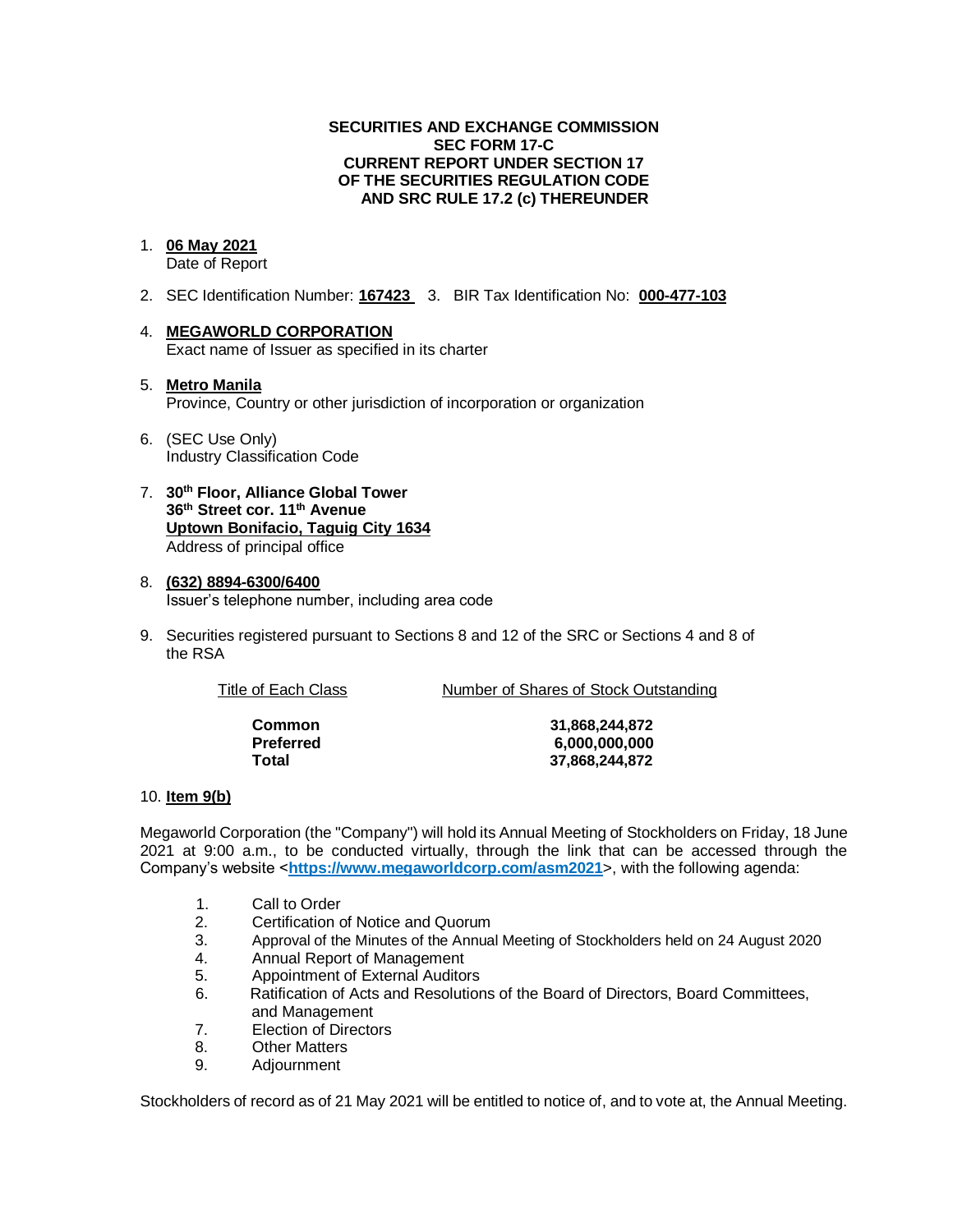### **SIGNATURE**

Pursuant to the requirements of the Securities Regulation Code, the Issuer has duly caused this report to be signed on its behalf by the undersigned hereunto duly authorized.

By:

**MEGAWORLD CORPORATION**

Issuer

 **DR. FRANCISCO C. CANUTO**

 Senior Vice President and Corporate Information Officer 06 May 2021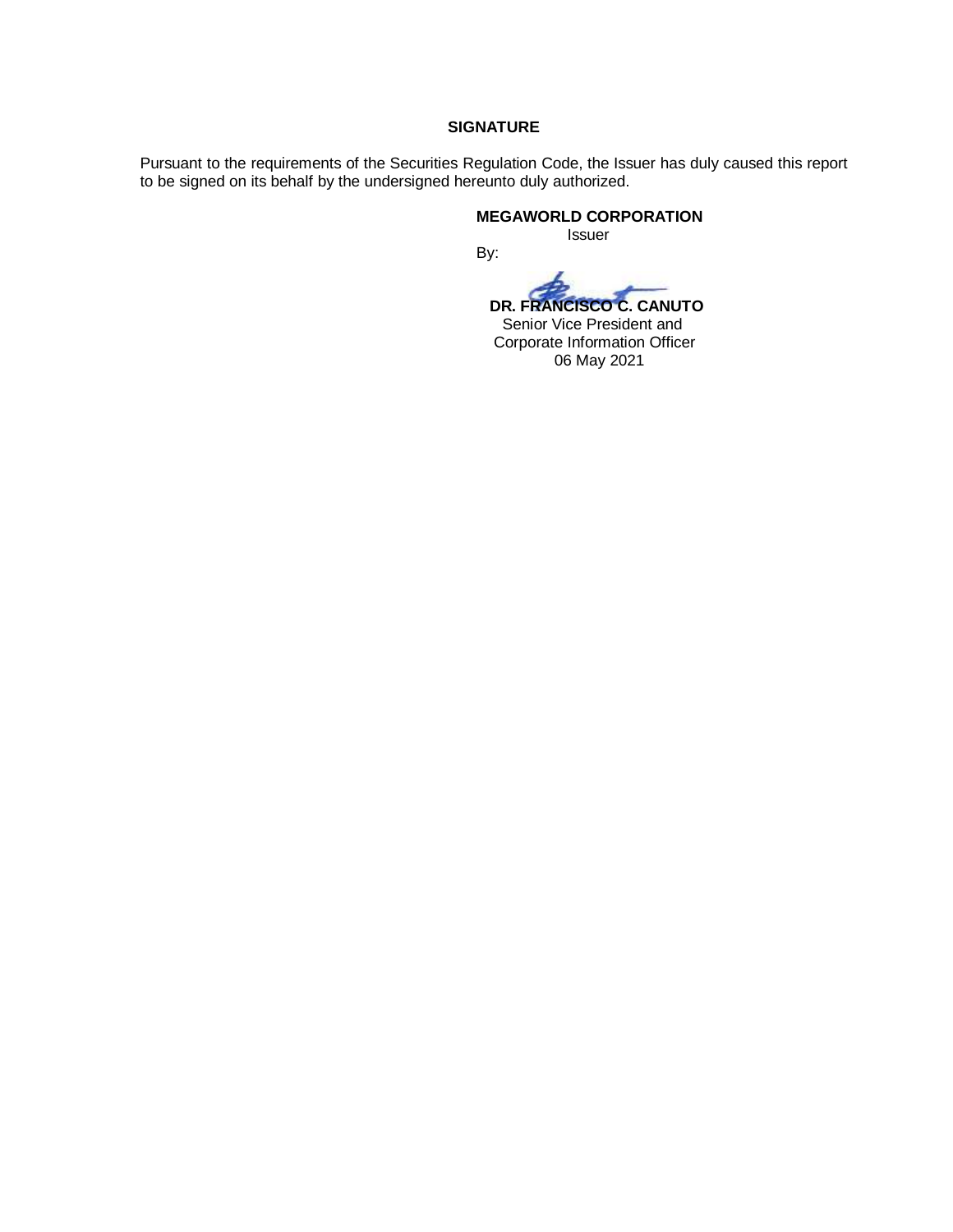# **SECURITIES AND EXCHANGE COMMISSION SEC FORM 17-C**

## **CURRENT REPORT UNDER SECTION 17 OF THE SECURITIES REGULATION CODE AND SRC RULE 17.2(c) THEREUNDER**

| May 6, 2021                                                                        | 1. Date of Report (Date of earliest event reported)                                               |  |  |
|------------------------------------------------------------------------------------|---------------------------------------------------------------------------------------------------|--|--|
| 2. SEC Identification Number                                                       |                                                                                                   |  |  |
| 167423                                                                             |                                                                                                   |  |  |
| 3. BIR Tax Identification No.                                                      |                                                                                                   |  |  |
| 000-477-103                                                                        |                                                                                                   |  |  |
| 4. Exact name of issuer as specified in its charter                                |                                                                                                   |  |  |
| <b>MEGAWORLD CORPORATION</b>                                                       |                                                                                                   |  |  |
|                                                                                    | 5. Province, country or other jurisdiction of incorporation                                       |  |  |
| Metro Manila                                                                       |                                                                                                   |  |  |
| 6. Industry Classification Code(SEC Use Only)                                      |                                                                                                   |  |  |
| 7. Address of principal office<br><b>Taguig City</b><br><b>Postal Code</b><br>1634 | 30th Floor, Alliance Global Tower 36th Street cor. 11th Avenue Uptown Bonifacio,                  |  |  |
|                                                                                    | 8. Issuer's telephone number, including area code                                                 |  |  |
| (632) 8894-6300/640                                                                |                                                                                                   |  |  |
| N/A                                                                                | 9. Former name or former address, if changed since last report                                    |  |  |
|                                                                                    | 10. Securities registered pursuant to Sections 8 and 12 of the SRC or Sections 4 and 8 of the RSA |  |  |
| <b>Title of Each Class</b>                                                         | Number of Shares of Common Stock Outstanding and Amount of Debt Outstanding                       |  |  |
| Common                                                                             | 31,868,244,872                                                                                    |  |  |
| Preferred                                                                          | 6,000,000,000                                                                                     |  |  |
|                                                                                    | 11. Indicate the item numbers reported herein                                                     |  |  |
| Item $9(b)$                                                                        |                                                                                                   |  |  |

The Exchange does not warrant and holds no responsibility for the veracity of the facts and representations contained in all corporate disclosures, including financial reports. All data contained herein are prepared and submitted by the disclosing party to the Exchange, and are disseminated solely for purposes of information. Any questions on the data contained herein should be addressed directly to the Corporate Information Officer of the disclosing party.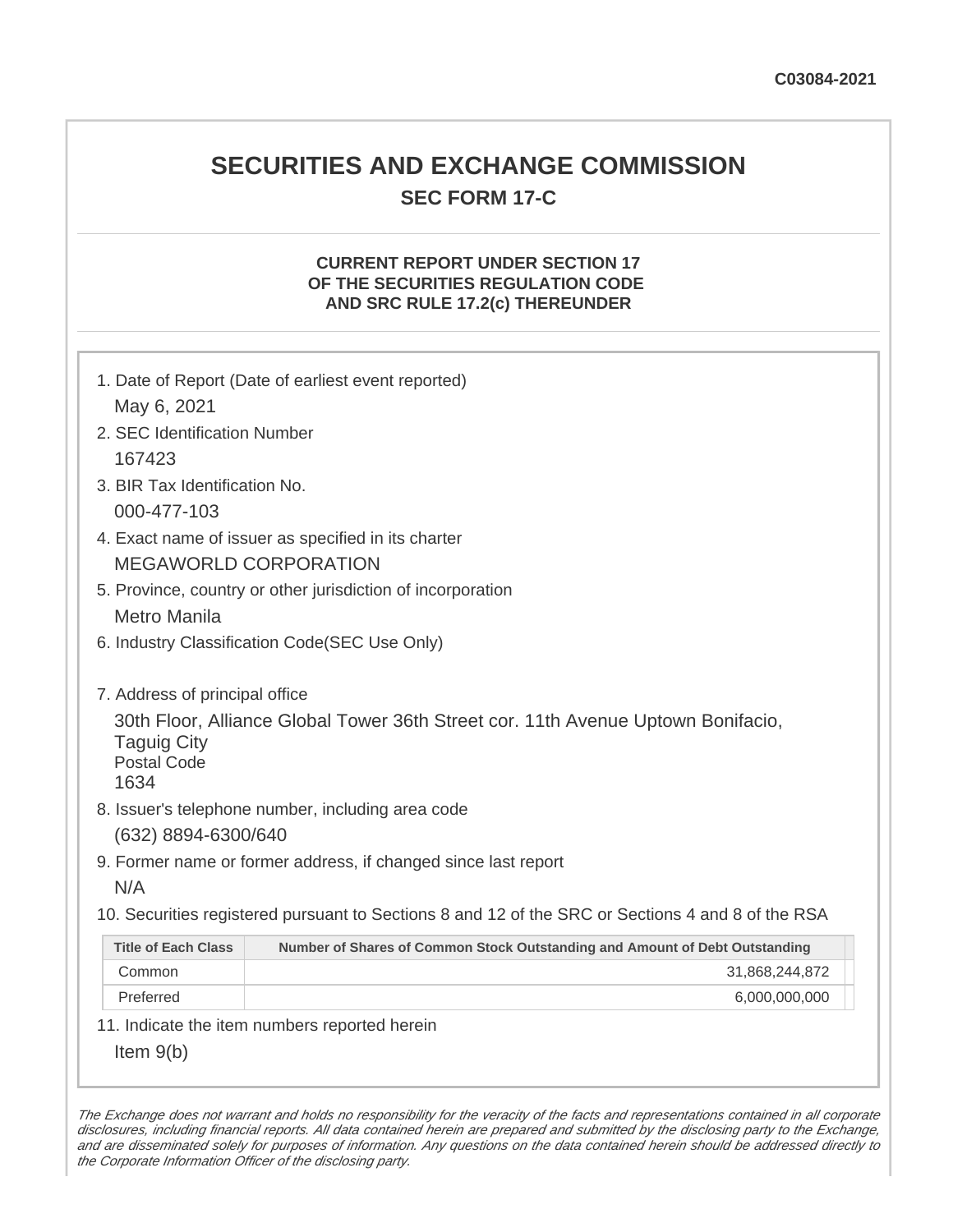

# **Megaworld Corporation MEG**

## **PSE Disclosure Form 7-1 - Notice of Annual or Special Stockholders' Meeting References: SRC Rule 17 (SEC Form 17-C) and Sections 7 and 4.4 of the Revised Disclosure Rules**

**Subject of the Disclosure**

2021 Annual Stockholders' Meeting

**Background/Description of the Disclosure**

Agenda for Annual Stockholders' Meeting on June 18, 2021 with record date of May 21, 2021.

### **Type of Meeting**

**☑** Annual

D Special

| Date of Approval by<br><b>Board of Directors</b> | May 6, 2021                                                                                                                                                                                                                                                                                                                                                                                              |  |
|--------------------------------------------------|----------------------------------------------------------------------------------------------------------------------------------------------------------------------------------------------------------------------------------------------------------------------------------------------------------------------------------------------------------------------------------------------------------|--|
| Date of Stockholders'<br><b>Meeting</b>          | Jun 18, 2021                                                                                                                                                                                                                                                                                                                                                                                             |  |
| <b>Time</b>                                      | $9:00$ AM                                                                                                                                                                                                                                                                                                                                                                                                |  |
| <b>Venue</b>                                     | To be conducted virtually, via https://www.megaworldcorp.com/asm2021 which may be<br>accessed through the Company's website                                                                                                                                                                                                                                                                              |  |
| <b>Record Date</b>                               | May 21, 2021                                                                                                                                                                                                                                                                                                                                                                                             |  |
| Agenda                                           | 1. Call to Order<br>2. Certification of Notice and Quorum<br>3. Approval of the Minutes of the Annual Meeting of Stockholders held on 24 August 2020<br>4. Annual Report of Management<br>5. Appointment of External Auditors<br>6. Ratification of Acts and Resolutions of the Board of Directors, Board Committees and<br>Management<br>7. Election of Directors<br>8. Other Matters<br>9. Adjournment |  |